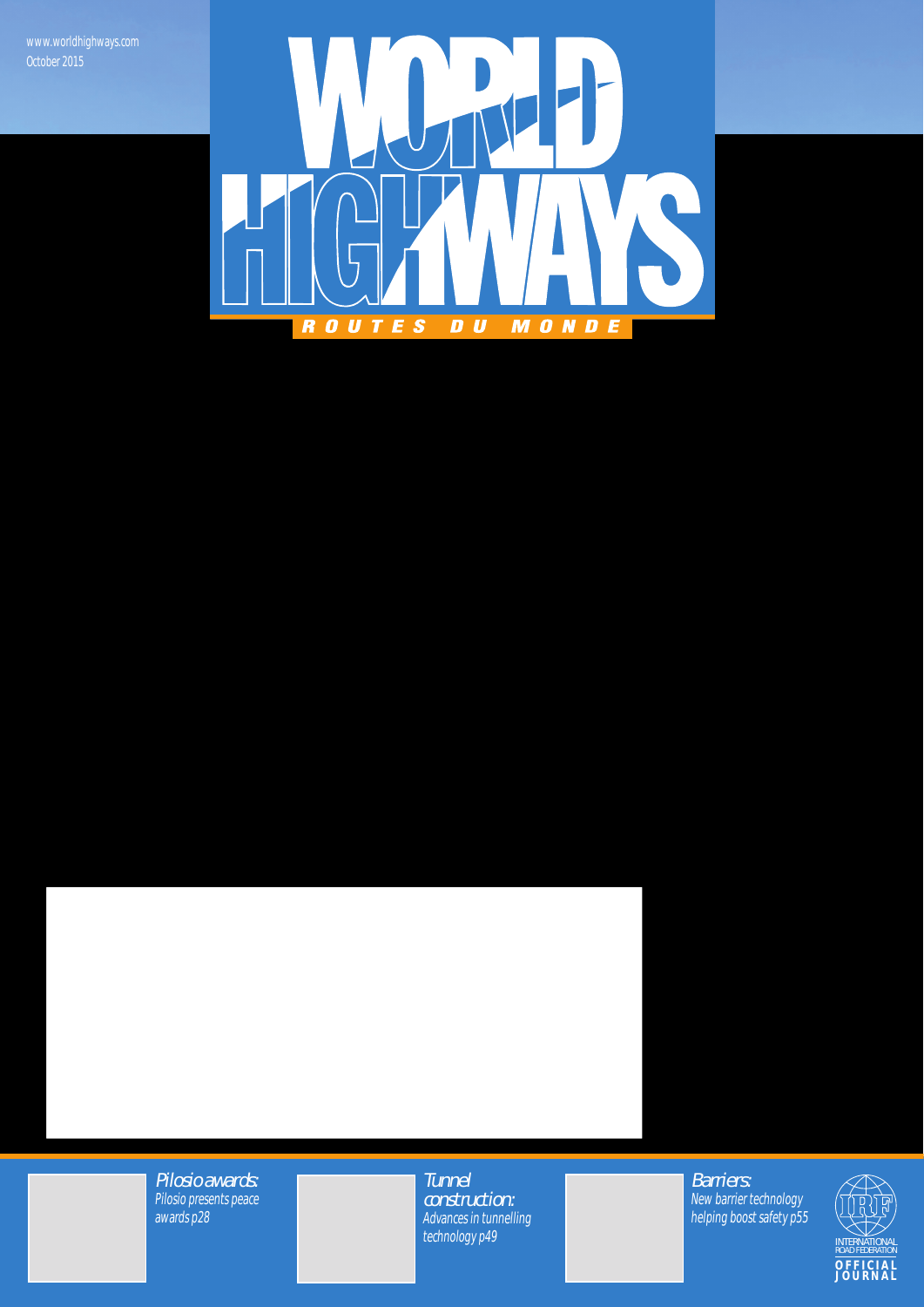

**WIDENING A BUSY FLORIDA ROUTE**

# **Improving a key FLORIDA ROUNE**

**The causeway was originally constructed in the 1930s**

郑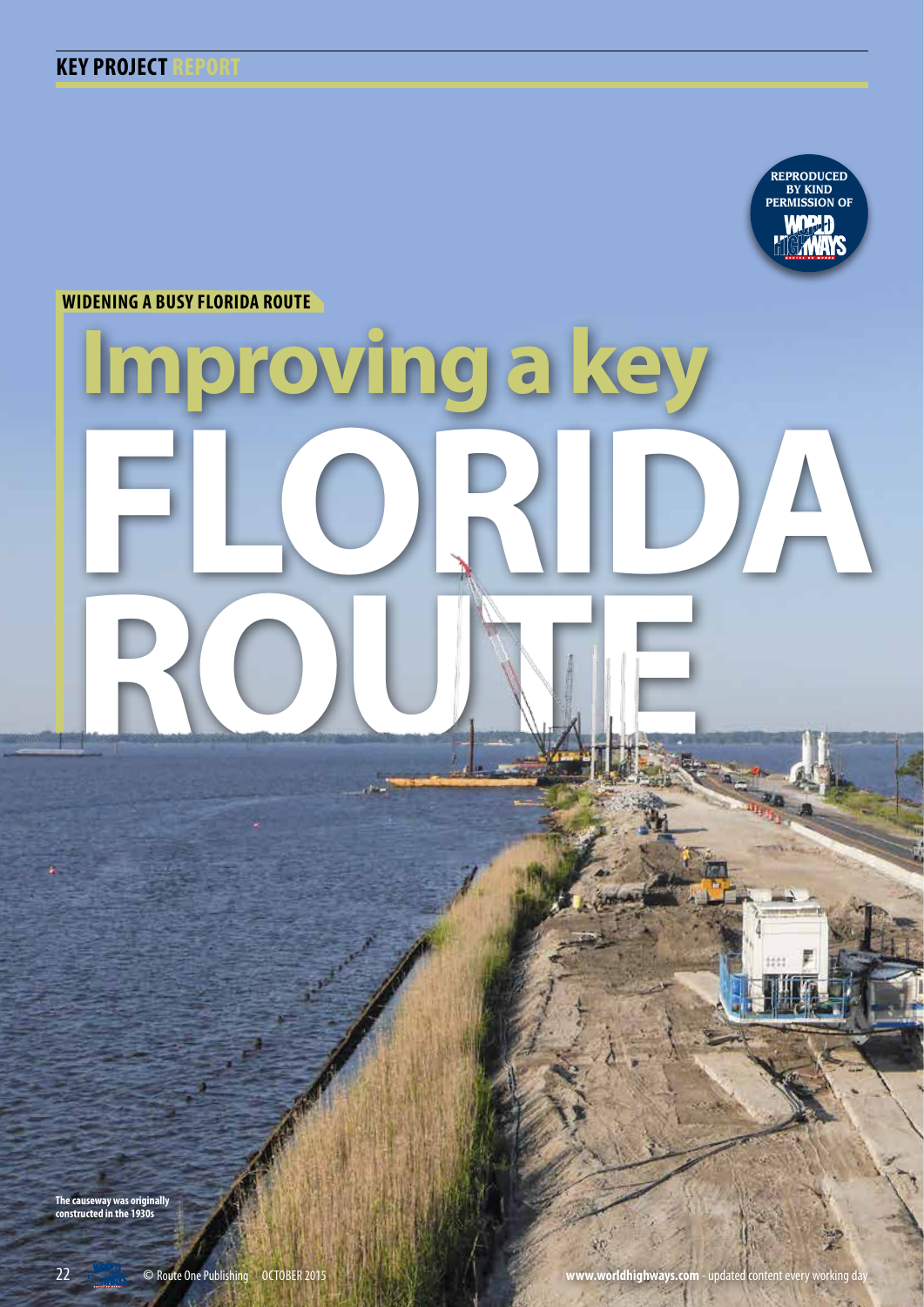# **KEY PROJECT**



Upgrading a key route through Florida's Keys – novel construction techniques are helping widen a road in difficult geological conditions – *Lucio Garofalo* reports



major road widening project underway in<br>Florida is due for completion soon. The<br>work will improve an important section of<br>road, reducing congestion at peak period<br>and cutting travel times for drivers. The<br>US 331/SR83 highw **Florida is due for completion soon. The work will improve an important section of road, reducing congestion at peak period and cutting travel times for drivers. The US 331/SR83 highway runs for some 79km and provides an important link in Florida's Panhandle area, as it connects** 

**with Route 98.** 

**Route 98 crosses a highly populated area noted as a tourist destination, whereas to the north it joins up with I-10, a highway that connects the Atlantic to the Pacific, the most southerly of the several coast-to-coast routes across the US. A key section of the US 331/SR83 route that needs to be improved is the 6.4km stretch crossing the Choctawhatchee Bay. The Choctawhatchee Bay extends for around 65km, covering an area of 334km2 and forms part of the Emerald Coast region, which is located on the Florida Panhandle in the north-western part of the state.** 

*ff* **The less than ideal geological conditions meant that this crucial aspect of the project had to be carried out by a specialised ground engineering contractor with experience of this type of work. Treviicos was selected due to its extensive experience from working with all types of foundations in loose soil**"

**This road is critical, especially for local transport, because it is one of the main road links to the Emerald Coast. However, it has to carry heavy traffic volumes of both commercial and private vehicles at present and congestion can be severe at times, resulting in delays for drivers. The route was first opened to drivers in the 1950s and vehicle numbers and distances driven have risen enormously since then, so the road is understandably having to cope with traffic volumes that far exceed its capacity at peak periods.**

**US 331, which features only two lanes for the 6.4km stretch crossing the Choctawhatchee Bay, also has an important function as an emergency route. In case of evacuation due to a hurricane alert, it is the only major escape route by road from the Santa Rosa Beach area to points north.** 

 $\rightarrow$ **The area is densely populated and especially during the high season when tourists or those with second homes in the area tend to be in residence. However, this is when there is a**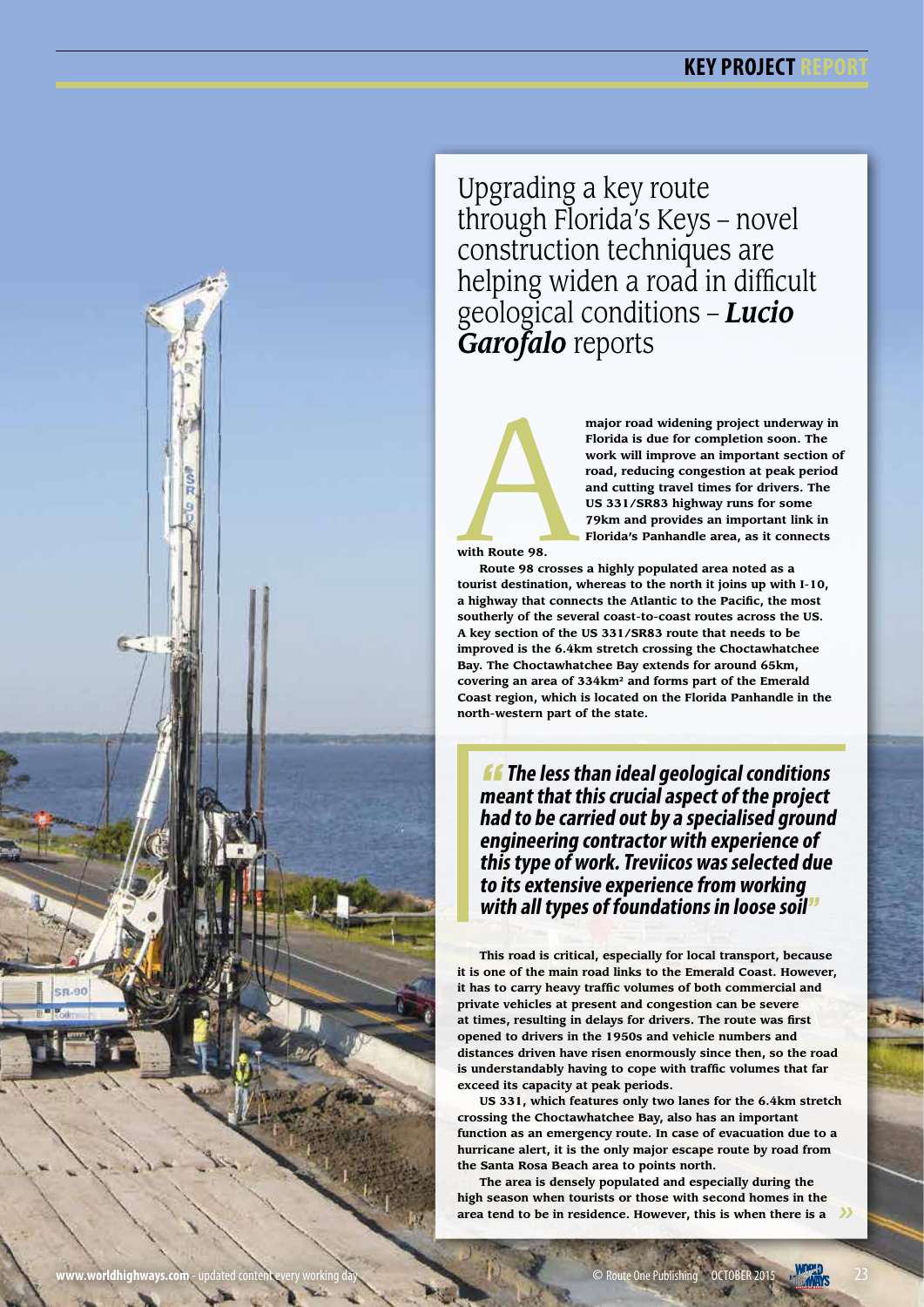## **KEY PROJECT REPORT**

**First** of hurricanes and storms and as a result, when the road is likely to have to cope with huge numbers of vehicles leaving the area in a hurry. As a result, the Florida Department of Transportation included US 331/SR 83 on the priority list, and for this specific project it applied for and received financial support from the federal government in Washington through the Tiger II program (Transport Investing Generating Economy Recovery).

The upgrade project called for two new lanes to be added to the current 6.4km section comprising the causeway and bridge. The work has also included a new bridge to the east of the 3.7km-long Clyde B Wells Bridge. The widened four lane causeway will carry traffic to and from the bridges, and from both south and north sides. The road widening project also includes that ground be prepared for a park and recreation area at the very end of the embankment on the south side. When the construction work is completed, the new bridge and widened causeway will be used to handle the traffic driving northwards, while the existing causeway and bridge will carry the traffic heading south.

The US\$118.5 million design-build project was won by a joint venture team comprising Skanska and Parsons Brinckerhoff. The two partners are directly overseeing construction of the new bridge as well as the four lanes of the causeway. The partners are also carrying out all the temporary works to ensure that traffic flow remains steady during the construction phases.

The project to widen this 6.4km stretch is not without its challenges however. Because the water table is high, the ground conditions are difficult and require extensive preparation to ensure the roadway can be constructed properly. For this portion of the project, a specialist firm was brought in to handle the work by the joint venture partners. Italian company Treviicos, through a subsidiary, Treviicos South (TIS), is handling this important link in the chain and carrying out the necessary road foundation improvement work for the upgraded road connection.

Treviicos was subcontracted to handle the ground stabilisation work for the foundations below the embankments. The less than ideal geological conditions meant that this crucial aspect of the project had to be carried out by a specialised ground engineering contractor with experience of this type of work. Treviicos was selected due to its extensive experience from working with all types of foundations in loose soil.

Over the years, the causeway embankments had shown clear signs of settlement as a result of insufficient bearing capacity. The embankments were suffering from the combined effect of increased traffic volumes as well as the poor quality of fill used at the time of the original construction in the late 1930s, and before the opening of the current US 331 in 1953. Construction engineering has improved since that time,



**TOP: An extensive system of ground support stabilises the causeway MIDDLE: The comprehensive groundworks design should ensure that settlement is minimised ABOVE: The stabilisation system is complex but will ensure that the route is able to handle the necessary traffic loads**

although it is a testament to the original work that the causeway embankments have lasted so long.

The bearing capacity of the two causeways leading to the bridge from the north and south had been provided by a 13.7m thickness of consolidated sands, silty sands and clayey sands that had only been lightly loaded. This arrangement offered a limited bearing capacity given that differential settlements visible on the surface had long been evident. To verify if there were deeper bearing layers susceptible to high settlement potential, extensive bore samples were taken down to a depth of 61m, using dynamic penetration (SPT) tests that were carried out in the south and central embankments. The tests revealed that at a depth of approximately 12m, there were very loose to dense clean sands within layers of silty and clayey sands.

However no limestone layer was hit until 45.7m down, although at depths of 45.7-61m, very dense sandy layers were encountered leading to "refusal" SPT-N values. In the upper layers the surveys indicated weak clays and silt-sandy layers. A number of further surveys were carried out as precautionary measures in the external (eastern) part of the central

embankment and these yielded similar results, demonstrating that no well-defined bearing layer existed. This geological situation led engineers at Skanska and Parsons Brinkerhoff and Treviicos to utilise a solution that would guarantee the bearing capacity and durability required by the principal, also in the event of a destructive hurricane occurring once every 100 years.

The solution was to create columns using the shallow mixing method (SMM) and deep mixing method (DMM) techniques. Both of these methods were carried out by Treviicos which used its TreviTurboMix system. This novel type of soil mixing has been developed jointly by Trevi and Soilmec, the manufacturer of piling rigs which is also a part of the Trevi Group

This method is said to allow fast and cost-effective construction of columns that can also comply with strict quality standards. The system can be applied to a wide range of soil types, from cohesive with a soft consistency to loose and cohesionless with a medium consistency. TreviTurboMix technology includes a tool that combines the jet effect at a high kinetic energy, with mechanical mixing due to the action of the blades. These are angled to achieve maximum effectiveness. This technology is considered a wet system as the fluid grout type binder is injected through outlets in the blades.

Injection takes place only when the tool is in its down-stroke phase, whereas mixing is carried out both during the down-stroke and up-stroke. One of the key advantages of the TreviTurboMix method according to the firm is that the geometric characteristics of the columns do not depend on soil characteristics as with traditional mixing. Instead geometric characteristics of the columns remain constant for the whole length, which is said to provide a high quality solution as well as durability. With the TreviTurboMix system the stabilising agent is inserted into the ground during drilling in the form of a stable mix of water and cement to which additives can be included should this be required for the mix.

The technology has been well-proven in a number of projects, both in the US and elsewhere, which was why Treviicos was confident that the system would suit the tricky conditions in Florida. In the US TreviTurboMix was used to reinforce the LPV 111 levee in New Orleans, the largest project of this kind ever undertaken in the US, and among the most important ever performed in the world. And as in Florida, the ground conditions around New Orleans are poor while the water table is high, showing just how suitable the TreviTurboMix method would be for the US 331 highway project.

After examining the SPT results, engineers came to a solution based on a soil mixing design that would deliver the necessary bearing capacity. This involved constructing no less than 1,500 double columns, each with a length of 13.7m so as to reach the

 $\mathcal{D}$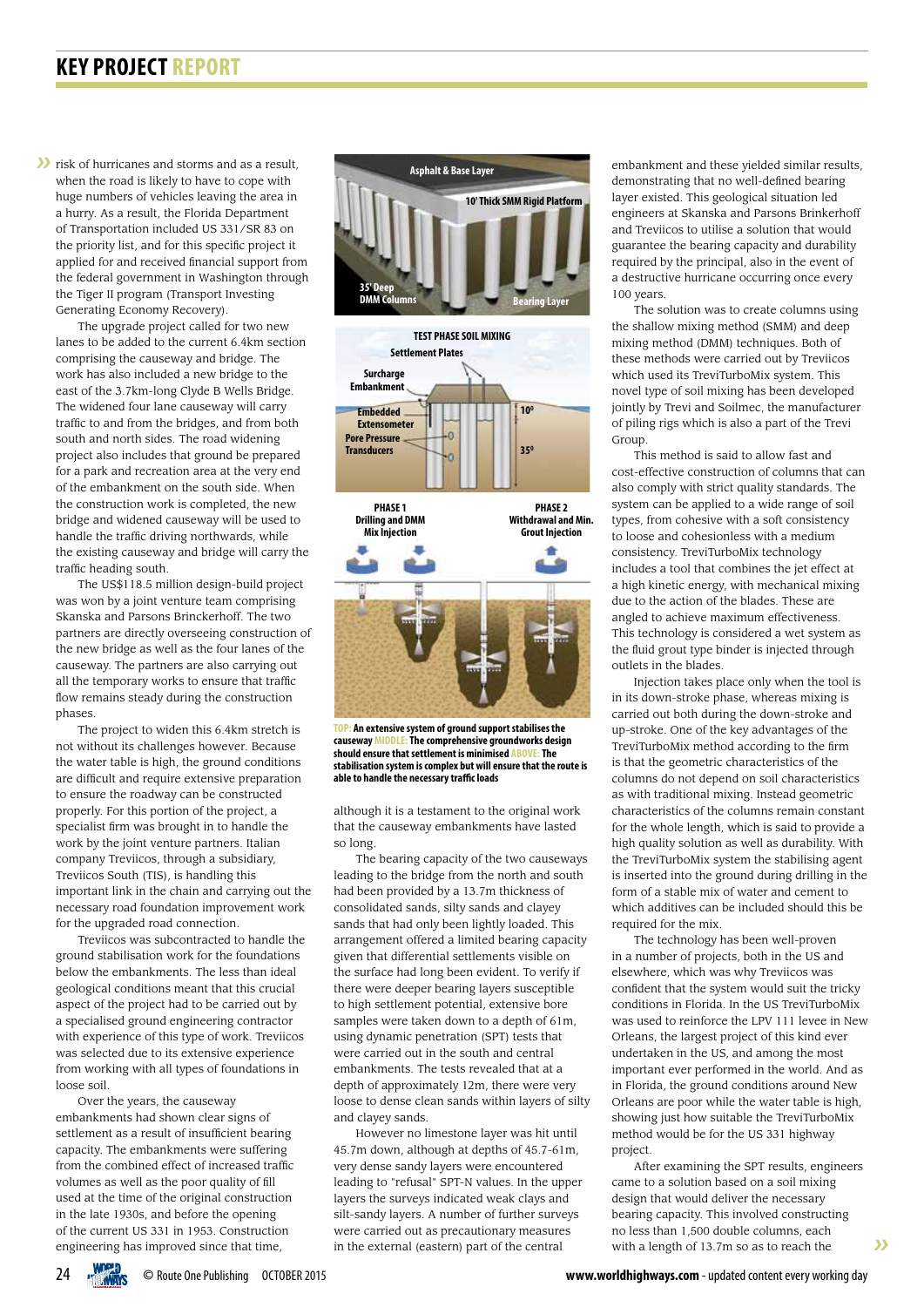## **KEY PROJECT REPORT**

















**1. Some 8,400 double columns measuring 3.04m long have had to be installed for the work 2. Various columns are being placed in the ground to provide the necessary geomechanical properties 3. Performance monitoring technology in the cab of the rig ensures quality is maintained throughout 4. In all 1,500 double columns measuring 13.7m have had to be installed with the piling equipment 5. Controls in the cab allowed the team to optimise piling procedures based on recovered data 6. The work has been carried out with live traffic running alongside 7. Piling productivity and quality were crucial for the project 8. A second rig with a similar specification has also been used at times to speed operations 9. The existing route was too narrow to handle traffic requirements while the condition of the causeway was also giving cause for concern**